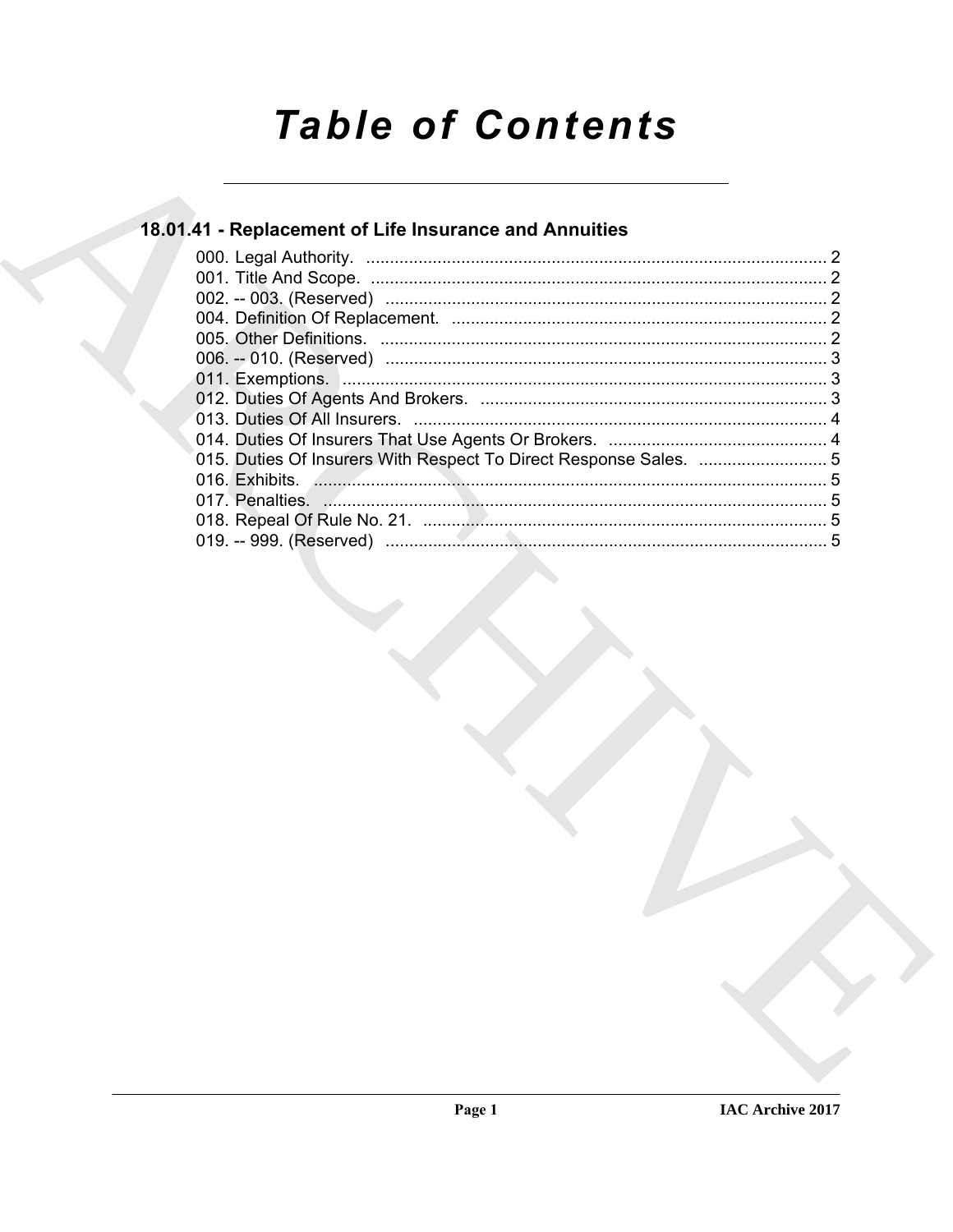### **IDAPA 18 TITLE 01 CHAPTER 41**

## **18.01.41 - REPLACEMENT OF LIFE INSURANCE AND ANNUITIES**

## <span id="page-1-1"></span><span id="page-1-0"></span>**000. LEGAL AUTHORITY.**

|  |  | Title 41, Sections 1305 and 1327, Idaho Code, and Title 67, Chapter 52, Idaho Code. | $(7-1-93)$ |
|--|--|-------------------------------------------------------------------------------------|------------|
|  |  |                                                                                     |            |

## <span id="page-1-2"></span>**001. TITLE AND SCOPE.**

<span id="page-1-16"></span>The purpose of this rule is: (7-1-93)

**01. Insurers, Agents and Brokers**. To regulate the activities of insurers, agents and brokers with the replacement of existing life insurance and annuities. (7-1-93) respect to the replacement of existing life insurance and annuities.

<span id="page-1-17"></span>**02. Minimum Standards**. To protect the interests of life insurance and annuity purchasers by ing minimum standards of conduct to be observed in replacement transactions by: (7-1-93) establishing minimum standards of conduct to be observed in replacement transactions by:

**a.** Assuring that purchasers receive adequate information upon which to base a decision that will be in tinterest; (7-1-93) their best interest:

**b.** Reducing the opportunity for misrepresentations and incomplete disclosures; and  $(7-1-93)$ 

<span id="page-1-6"></span>**c.** Establishing penalties for failure to comply with requirements of this rule. (7-1-93)

### <span id="page-1-3"></span>**002. -- 003. (RESERVED)**

### <span id="page-1-4"></span>**004. DEFINITION OF REPLACEMENT.**

"Replacement" means any transaction by which new life insurance or a new annuity is to be purchased, and it is known or should be known to the proposing agent or broker, or to the proposing insurer if there is no agent, that existing life insurance or an annuity has been or is to be: (7-1-93)

<span id="page-1-14"></span><span id="page-1-9"></span>**01. Termination**. Lapsed, forfeited, surrendered, or otherwise terminated. (7-1-93)

**02. Conversion or Continuance**. Converted to reduced paid-up insurance, continued as extended term insurance, or otherwise reduced in value by the use of nonforfeiture benefits or other policy values. (7-1-93)

**03.** Amendment. Amended so as to effect either a reduction in benefits or in the term for which would otherwise remain in force or for which benefits would be paid. (7-1-93) coverage would otherwise remain in force or for which benefits would be paid.

<span id="page-1-13"></span><span id="page-1-12"></span><span id="page-1-7"></span>**04. Reissuance**. Reissued with any reduction in cash value. (7-1-93)

**05. Loans**. Pledged as collateral or subjected to borrowing, whether in a single loan or under a schedule of borrowing over a period of time for amounts in the aggregate exceeding twenty-five percent  $(25%)$  of the loan value set forth in the policy.  $(7-1-93)$ loan value set forth in the policy.

## <span id="page-1-15"></span><span id="page-1-8"></span><span id="page-1-5"></span>**005. OTHER DEFINITIONS.**

**EGAL ALTHORITY:** Hater LAGE AND ARCHIVES (THE INSURANCE AND ARRUITES (19).<br>
THE 1 LEGAL ALTHORITY: Hater Columb The 57. Chapter 52. Edito Cole. (7.1.93)<br>
THE 1 THE ARCHIVES (SOMETHE THE SURVEY ARE COLUMB THE SURVEY ARE C **01. Conservation**. "Conservation" means any attempt by the existing insurer or its agent or broker to dissuade a policy owner from the replacement of existing life insurance or annuity. Conservation does not include such routine administrative procedures such as late payment reminders, late payment offers or reinstatement offers.

 $(7-1-93)$ 

<span id="page-1-10"></span>**02. Direct-Response Sales**. "Direct-Response Sales" means any sale of life insurance or annuity where er does not utilize an agent in the sale or delivery of the policy. (7-1-93) the insurer does not utilize an agent in the sale or delivery of the policy.

<span id="page-1-11"></span>**Existing Insurer**. "Existing Insurer" means the insurance company whose policy is or will be aated in such a manner as described within the definition of "replacement." (7-1-93) changed or terminated in such a manner as described within the definition of "replacement."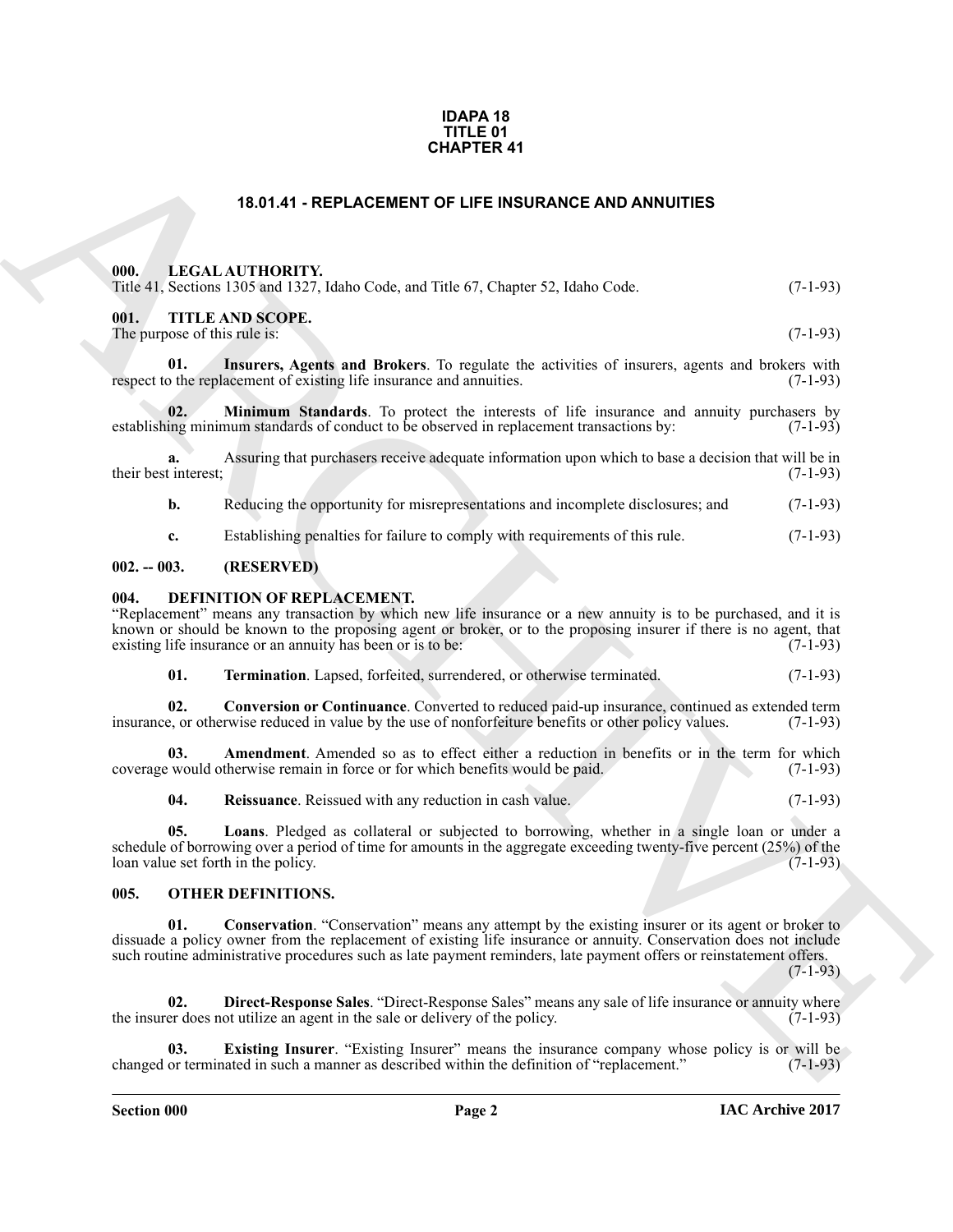<span id="page-2-3"></span>**04. Existing Life Insurance or Annuity**. "Existing Life Insurance or Annuity" means any life insurance or annuity in force, including life insurance under a binding or conditional receipt or a life insurance policy<br>or annuity that is within an unconditional refund period. (7-1-93) or annuity that is within an unconditional refund period.

<span id="page-2-4"></span>**05. Replacing Insurer**. "Replacing Insurer" means the insurance company that issues or proposes to ew policy or contract which is a replacement of existing life insurance or annuity. (7-1-93) issue a new policy or contract which is a replacement of existing life insurance or annuity.

## <span id="page-2-0"></span>**006. -- 010. (RESERVED)**

## <span id="page-2-9"></span><span id="page-2-1"></span>**011. EXEMPTIONS.**

| Unless otherwise specifically included, this rule shall not apply to transactions involving: |  | $(7-1-93)$ |
|----------------------------------------------------------------------------------------------|--|------------|
|                                                                                              |  |            |

<span id="page-2-14"></span><span id="page-2-13"></span><span id="page-2-12"></span><span id="page-2-10"></span>

| 01.           | <b>Credit Life Insurance.</b>                   | $(7-1-93)$ |
|---------------|-------------------------------------------------|------------|
| $\mathbf{02}$ | <b>Group Life Insurance or Group Annuities.</b> | $(7-1-93)$ |

**03. Existing Insurer**. An application to the insurer that issued the existing life insurance and a contractual change or conversion privilege being exercised; (7-1-93)

**04. Binding or Conditional Receipt Issued by Same Company**. Proposed life insurance that is to ife insurance under a binding or conditional receipt issued by the same company. (7-1-93) replace life insurance under a binding or conditional receipt issued by the same company.

<span id="page-2-11"></span>**Common Ownership or Control**. Transactions where the replacing insurer and the existing insurer are the same, or are subsidiaries or affiliates under common ownership or control. Provided, however, agents or brokers proposing replacement shall comply with the requirements of Subsection 012.01. (7-1-93) or brokers proposing replacement shall comply with the requirements of Subsection 012.01.

## <span id="page-2-5"></span><span id="page-2-2"></span>**012. DUTIES OF AGENTS AND BROKERS.**

<span id="page-2-8"></span>**01. Statement Submitted to Insurer**. Each agent or broker who initiates the application shall submit to the insurer to which an application for life insurance or annuity is presented, with or as part of each application:

(7-1-93)

**a.** A statement signed by the applicant as to whether replacement of existing life insurance or annuity ed in the transaction; and (7-1-93) is involved in the transaction; and

**b.** A signed statement as to whether the agent or broker knows replacement is or may be involved in (7-1-93) the transaction.

<span id="page-2-7"></span>**02.** Notice to Applicant. Where a replacement is involved, the agent or broker shall: (7-1-93)

**a.** Present to the applicant, not later than at the time of taking the application, a "Notice Regarding Replacement" in the form as described in Exhibit A, or other substantially similar form approved by the Director. The notice shall be signed by both the applicant and the agent or broker and left with the applicant. (7-1-9 notice shall be signed by both the applicant and the agent or broker and left with the applicant.

**Constrained of Francesco Constrained Scheme of American Constrained & Americans & Americans & Americans & Americans & Americans & Americans & Americans & Americans & Americans & Americans & Americans & Americans & Americ b.** Obtain with or as part of each application a list of all existing life insurance and/or annuities to be replaced and properly identified by name of insurer, the insured and contract number. If a contract number has not been assigned by the existing insurer, alternative identification, such as an application or receipt number, shall be listed. (7-1-93) listed. (7-1-93)

**c.** Leave with the applicant the original or a copy of written or printed communications used for presentation to the applicant.  $(7-1-93)$ 

**d.** Submit to the replacing insurer with the application a copy of the replacement notice provided to Subsection 012.02.a. (7-1-93) pursuant to Subsection 012.02.a.

<span id="page-2-6"></span>**03.** Conservation. Each agent or broker who uses written or printed communications in a conservation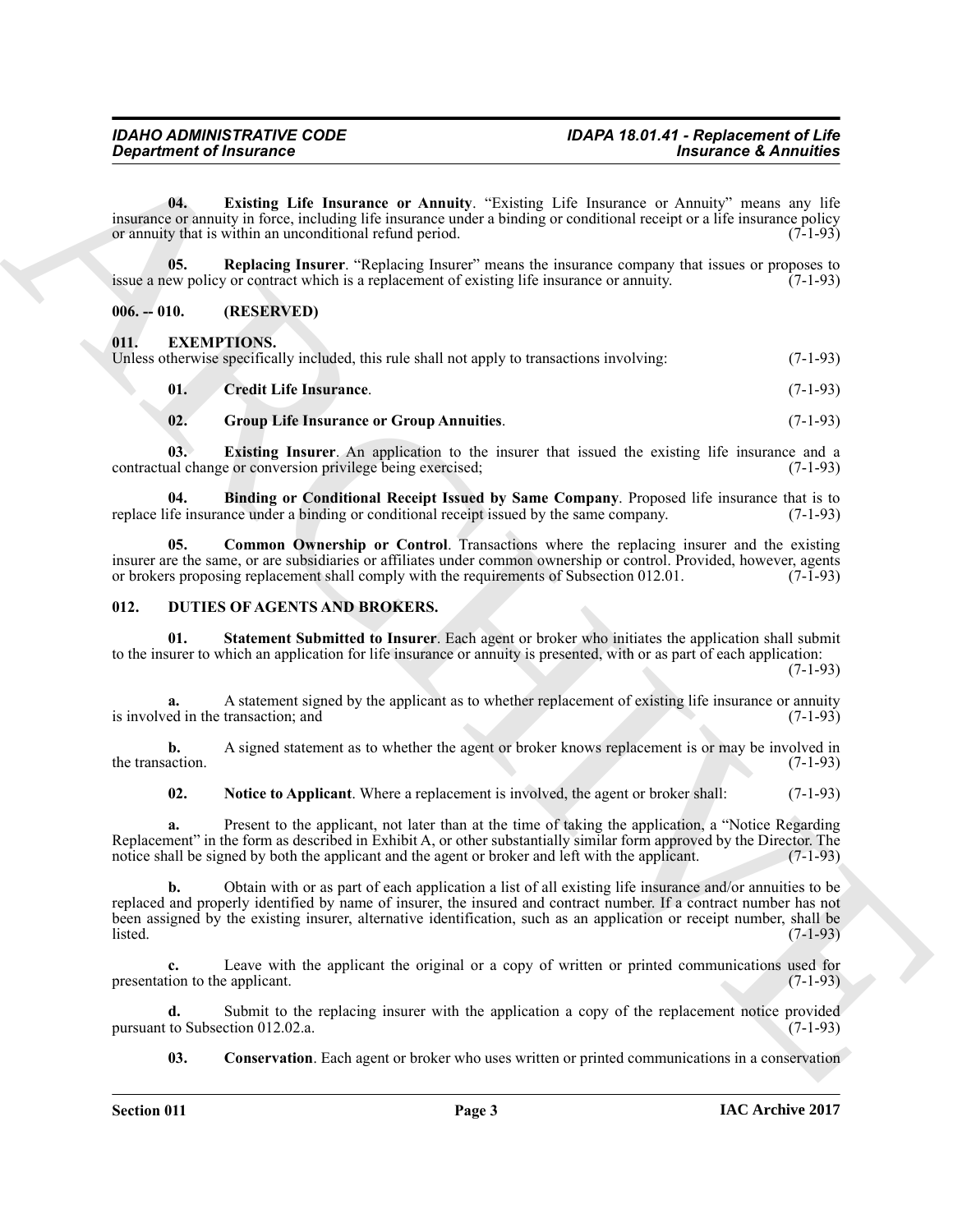shall leave with the applicant the original or a copy of such materials used. (7-1-93)

## <span id="page-3-2"></span><span id="page-3-0"></span>**013. DUTIES OF ALL INSURERS.**

Each insurer shall: (7-1-93)

<span id="page-3-4"></span>**01.** Notice to Representatives of Rule. Inform its field representatives or other personnel responsible bliance with this rule of the requirements of this rule. (7-1-93) for compliance with this rule of the requirements of this rule.

<span id="page-3-3"></span>**02. Application**. Require with or as a part of each completed application for life insurance or annuity a statement signed by the applicant as to whether such proposed insurance or annuity will replace existing life insurance or annuity. (7-1-93) insurance or annuity.

## <span id="page-3-5"></span><span id="page-3-1"></span>**014. DUTIES OF INSURERS THAT USE AGENTS OR BROKERS.**

Each insurer that uses an agent or broker in a life insurance or annuity sale shall: (7-1-93)

**01. Statement by Agent or Broker**. Require with or as part of each completed application for life insurance or annuity, a statement signed by the agent or broker as to whether he or she knows if replacement is involved in the transaction. (7-1-93) involved in the transaction.

## <span id="page-3-9"></span><span id="page-3-8"></span>**02. Replacement Notice and List of Existing Insurance**. Where a replacement is involved: (7-1-93)

**a.** Require from the agent or broker with the application for life insurance or annuity a list of all of the applicant's existing life insurance or annuities to be replaced and a copy of the replacement notice provided the applicant pursuant to Section 012. Such existing life insurance or annuity shall be identified by name of insurer, insured and contract number. If a number has not been assigned by the existing insurer, alternative identification, such as an application or receipt number, shall be listed. (7-1-93) as an application or receipt number, shall be listed.

**b.** Send to each existing insurer a written communication advising of the replacement or proposed replacement and the identification information obtained pursuant to Subsection 014.02.a. and a policy summary or ledger statement containing policy data on the proposed life insurance or annuity as required by the model life insurance solicitation rule and/or the model annuity and deposit fund disclosure rule. Life insurance cost index and equivalent level annual dividend figures need not be included in the policy summary or ledger statement. This written communication shall be made within five (5) working days of the date the application is received in the replacing insurer's home or regional office, or the date the proposed policy or contract is issued, whichever is sooner. (7-1-93)

*Great rise of Americanse Control in a security of excited and security and the security of Americanse Control in the Control in the Control in the Control in the Control in the Control in the Control in the Control in t* **c.** Each existing insurer, or such insurer's agent or broker that undertakes a conservation shall within twenty (20) days from the date the written communication plus the materials required in Subsections 014.02.a. and 014.02.b. is received, furnish the policy owner with a policy summary for the existing life insurance or a ledger statement containing policy data on the existing Policy and/or annuity. Such policy summary or ledger statement shall be completed in accordance with information relating to premiums, cash values, death benefits and dividends, if any, and shall be computed from the current policy year of the existing life insurance. The policy summary shall include the amount of any outstanding indebtedness, the sum of any dividend accumulations or additions, and may include any other information that is not in violation of any rule or statute. Life insurance cost index and equivalent level annual dividend figures need not be included in the policy summary. When annuities are involved, the disclosure information shall be that required in a contract summary under the annuity and deposit fund disclosure rule. The replacing insurer may request the existing insurer to furnish it with a copy of the summaries. (7-1-93) replacing insurer may request the existing insurer to furnish it with a copy of the summaries.

<span id="page-3-6"></span>**Maintenance of Records**. The replacing insurer shall maintain evidence of the "Notice Regarding" Replacement," the policy summary, the contract summary and any ledger statements used, and a replacement register, cross indexed, by replacing agent and existing insurer to be replaced. The existing insurer shall maintain evidence of policy summaries, contract summaries or ledger statements used in any conservation. Evidence that all requirements were met shall be maintained for at least three (3) years or until the conclusion of the next succeeding regular examination by the insurance department of its state of domicile, whichever is later. (7-1-93) examination by the insurance department of its state of domicile, whichever is later.

<span id="page-3-7"></span>**04. Refund**. The replacing insurer shall provide in its policy or in a separate written notice which is delivered with the policy that the applicant has a right to an unconditional refund of all premiums paid, which right may be exercised within a period of twenty (20) days commencing from the date of delivery of the policy. (7-1-93)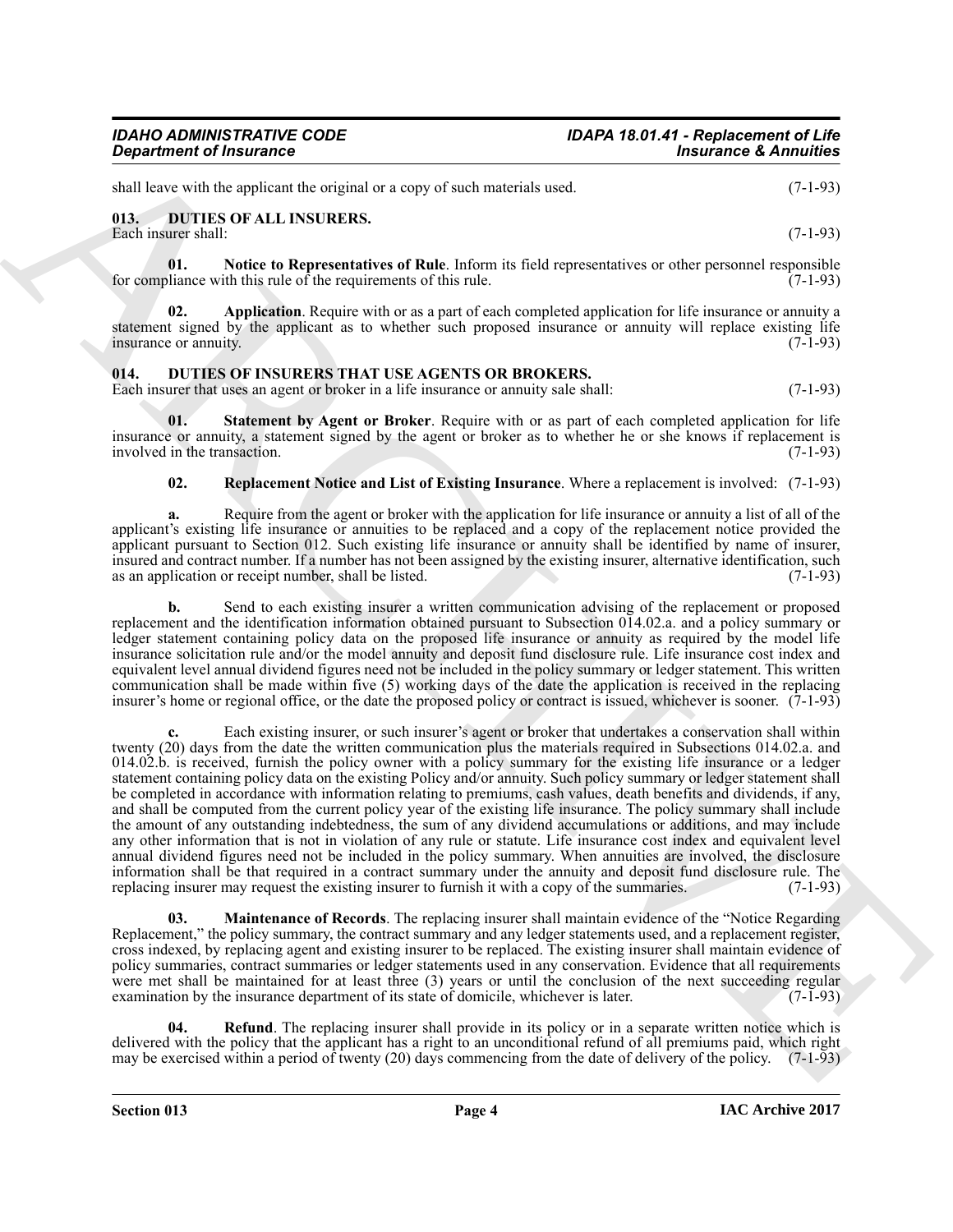## <span id="page-4-5"></span><span id="page-4-0"></span>**015. DUTIES OF INSURERS WITH RESPECT TO DIRECT RESPONSE SALES.**

**01. Insurer Did Not Propose Replacement**. If in the solicitation of a direct response sale, the insurer did not propose the replacement, and a replacement is involved, the insurer shall send to the applicant with the policy a Replacement Notice as described in Exhibit A or other substantially similar form approved by the Director.

(7-1-93)

#### <span id="page-4-7"></span><span id="page-4-6"></span>**02. Insurer Proposed Replacement**. If the insurer proposed the replacement it shall: (7-1-93)

**a.** Provide to applicants or prospective applicants with or as part of the application a replacement described in Exhibit A or other substantially similar form approved by the Director. (7-1-93) notice as described in Exhibit  $\hat{A}$  or other substantially similar form approved by the Director.

**b.** Request from the applicant with or as part of the application, a list of all existing life insurance or annuities to be replaced and properly identified by name of insurer and insured. (7-1-93)

**c.** Comply with the requirements of Subsection 014.02.b., if the applicant furnishes the names of the existing insurers, and the requirements of Subsection 014.03, except that it need not maintain a replacement register.  $(7-1-93)$ 

## <span id="page-4-1"></span>**016. EXHIBITS.**

Exhibit A, Notice Regarding Replacement, is a part of this rule. This form is hereby approved for use as specified in this rule. Equivalent forms may be adopted only with the prior approval of the Director of the Department of Insurance. The company shall assume the responsibility of adopting this form to fit annuities. (7-1-93) Insurance. The company shall assume the responsibility of adopting this form to fit annuities.

#### <span id="page-4-2"></span>**017. PENALTIES.**

Failure by an insurer, agent, representative, officer, or employee of such insurer to comply with the requirements of this rule shall be subject to such penalties as may be appropriate under the Idaho Code, including Section 41-1327, Idaho Code. (7-1-93) Idaho Code. (7-1-93)

#### <span id="page-4-3"></span>**018. REPEAL OF RULE NO. 21.**

This rule superseded and repealed Rule No. 21 entitled "Replacement of Life Insurance and Annuities," dated November 15, 1969.

## <span id="page-4-4"></span>**019. -- 999. (RESERVED)**

#### <span id="page-4-8"></span>**EXHIBIT A NOTICE REGARDING REPLACEMENT REPLACING YOUR LIFE INSURANCE POLICY OR ANNUITY?**

*Department of Insurance*<br> **U.S. DETEXTIVEN WITH IRENEVATE DIRECT TO DIRECT REPORTS ALLES AND RESOLUTION AND RESOLUTION (BEEN INSURANCE POLICY) CONSULTION (BEEN INSURANCE POLICY) CONSULTION (BEEN INSURANCE POLICY) CONSU** Are you thinking about buying a new life insurance policy or annuity and discontinuing or changing an existing one? If you are, your decision could be a good one - or a mistake. You will not know for sure unless you make a careful comparison of your existing benefits and the proposed benefits. Make sure you understand the facts. You should ask for the advice of the company or agent that sold you your existing policy to give you information concerning any proposed replacement.

As a general rule, there are disadvantages to dropping your existing life insurance or annuities. Hear both sides before you decide. That way you can be sure you are making a decision that is in your best interest.

Idaho law requires your existing company to be notified that you may be replacing their policy.

 $\_$  ,  $\_$  ,  $\_$  ,  $\_$  ,  $\_$  ,  $\_$  ,  $\_$  ,  $\_$  ,  $\_$  ,  $\_$  ,  $\_$  ,  $\_$  ,  $\_$  ,  $\_$  ,  $\_$ Applicant's Signature Date

 $\_$  ,  $\_$  ,  $\_$  ,  $\_$  ,  $\_$  ,  $\_$  ,  $\_$  ,  $\_$  ,  $\_$  ,  $\_$  ,  $\_$  ,  $\_$  ,  $\_$  ,  $\_$  ,  $\_$ Agent's Signature Date

**Section 015 Page 5**